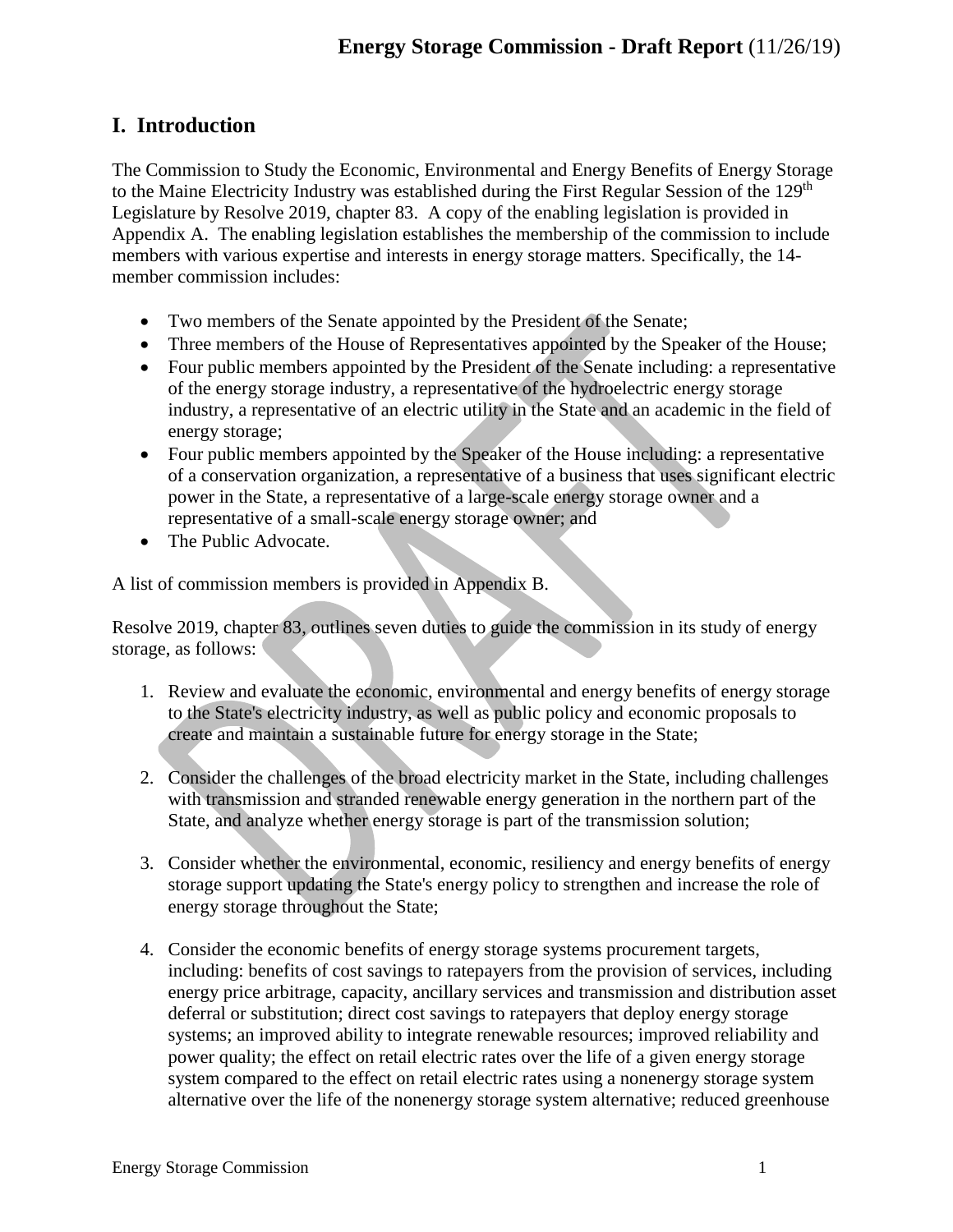gas emissions; and any other value reasonably related to the application of energy storage system technology and compare those economic benefits to the effects of leaving current policies in place;

- 5. Review economically efficient and effective implementation approaches to energy storage targets;
- 6. Consider bring-your-own-device programs that offer credits for sharing stored energy with electric utilities and storm outage and response management programs for behindthe-meter energy storage to reduce peak reduction and increase resiliency; and
- 7. Examine any other issues to further the purposes of the study.

In carrying out its work, the commission was required to seek public input and consult and collaborate with stakeholders and relevant experts.

The enabling legislation charges the commission with submitting a report of its findings and recommendations, including any suggested legislation, to the Joint Standing Committee on Energy, Utilities and Technology by December 4, 2019. Under the Joint Rules of the Legislature, the Joint Standing Committee on Energy, Utilities and Technology, after review of the commission's report, may submit a bill to the Second Regular Session of the 129<sup>th</sup> Legislature based on the report (Joint Rule 353).

# **II. Commission Process**

The commission held a total of four meetings to conduct its work. These meetings were held on October 22, November 6, November 19 and December 2, 2019, respectively. All meetings were open to the public and live audio of each meeting was made available over the Internet through the Legislature's webpage.

The balance of the first two meetings centered on information gathering. To inform its work, the commission sought input from: individuals with expertise in the energy storage policy arena at the national and regional level; state agencies engaged directly or indirectly in energy storage issues; and industry stakeholders engaged in energy storage project development and operation on the ground in Maine. The commission also reviewed several key published reports on state and national energy storage policy issues.

The first meeting focused on providing commission members with necessary background information to lay the foundation for the commission's work. The meeting included a review of the enabling legislation (see Appendix A), covering the duties, process and timeline for the commission's work, as described above; a presentation from a regional expert on energy storage policy, programs and activities; and a discussion of individual commission members goals and priorities for the study.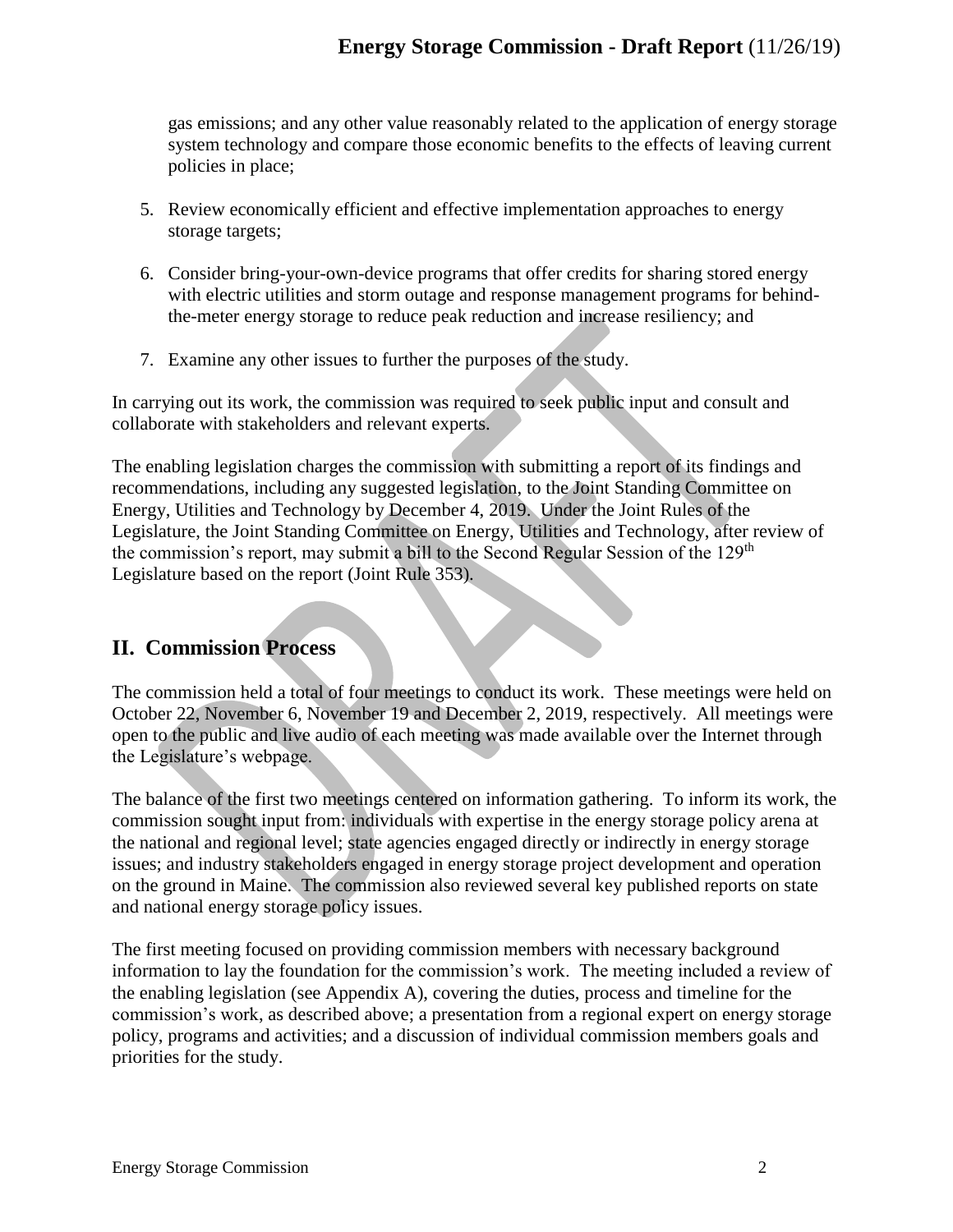At this meeting, Todd Olinsky-Paul of the Clean Energy Group and Clean Energy States Alliance made a presentation on "Energy Storage Landscape in New England: Policies, Programs and Activities." Mr. Olinsky-Paul provided an overview of current federal and state policies that are shaping the landscape for energy storage and discussed energy storage development activity, with particular focus on Massachusetts and other New England states. His presentation reviewed different types of state policies and incentives for energy storage, including procurement targets, renewable portfolio standards, rebate programs and tax incentives. He also discussed the use of energy efficiency funds to provide incentives for energy storage, with reference to his recent publication: "Energy Storage: The New Efficiency."<sup>1</sup>

At its second meeting, the commission focused on learning more about the state and national energy storage landscape. The meeting included: two presentations from state agency officials; a presentation by a national expert from the United States Department of Energy (DOE) Pacific Northwest National Laboratory (PNNL); and a discussion of several key energy storage study reports.

To begin the meeting, the Public Utilities Commission (PUC) and the Efficiency Maine Trust (EMT) provided presentations on the regulatory and programmatic landscape for energy storage in Maine. PUC Chairman Philip Bartlett focused his presentation on opportunities for energy storage development under recent legislation relating to renewable portfolio standards, solar and other distributed generation resources, non-wires alternatives to grid investments and beneficial electrification. He also touched on regulatory barriers and cost trends for energy storage technology. The commission then heard from Michael Stoddard and Ian Burnes of EMT regarding the EMT Innovation Program and how that program can encourage the development of energy storage opportunities through pilot projects. Mr. Burnes described several innovation pilot projects relevant to energy storage.

At this meeting, the commission received an in-depth presentation on energy storage issues from Jeremy Twitchell from the PNNL of U.S. DOE. Offering a national perspective, Mr. Twitchell reviewed:

- The U.S. DOE Energy Storage Program;
- Different energy storage technologies, their advantages, challenges and applications and cost trends;
- The range of services energy storage can deliver and how these relate to energy resource planning; and
- Current state energy storage policies. $<sup>2</sup>$ </sup>

The final component of the second meeting was commission review and discussion of two reports that members had read in preparation for the meeting. These reports are as follows:

<sup>1</sup> Olinsky-Paul, Todd, "Energy Storage: The New Efficiency," April 2019, [https://www.cleanegroup.org/wp](https://www.cleanegroup.org/wp-content/uploads/energy-storage-the-new-efficiency.pdf)[content/uploads/energy-storage-the-new-efficiency.pdf](https://www.cleanegroup.org/wp-content/uploads/energy-storage-the-new-efficiency.pdf)

<sup>&</sup>lt;sup>2</sup> Twitchell, Jeremy, "A Review of State-Level Policies on Electrical Energy Storage," April 2019, <https://doi.org/10.1007/s40518-019-00128-1>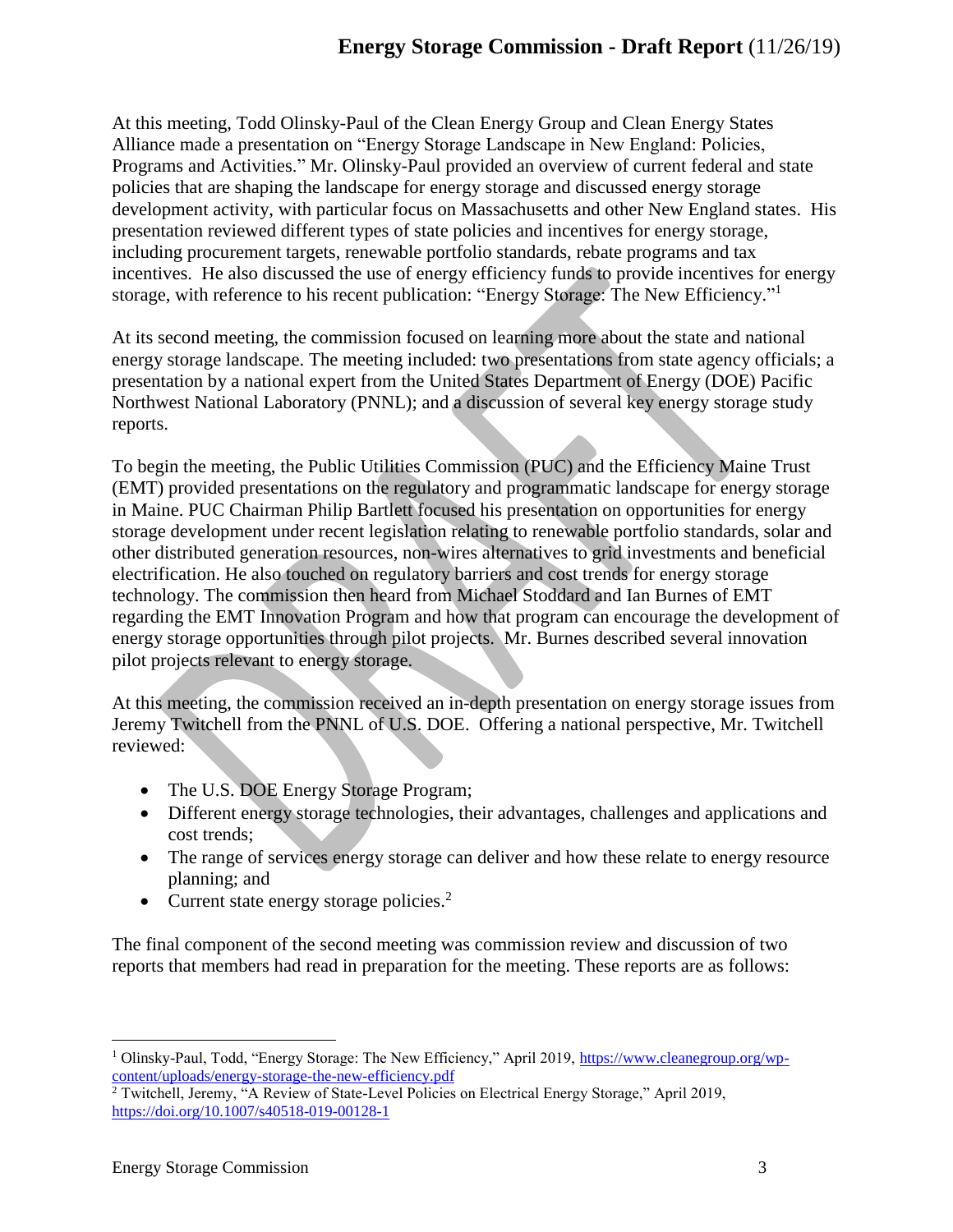# **Energy Storage Commission - Draft Report** (11/26/19)

- The "State of Charge, Massachusetts Energy Storage Initiative Study"<sup>3</sup> report provides a detailed look at national and state energy storage industry landscape, economic development and market opportunities for energy storage and potential policies and programs to better support energy storage deployment in Massachusetts. This study was completed by a team of consultants in conjunction with the Massachusetts Department of Energy Resources and the Massachusetts Clean Energy Center as part of the state's Energy Storage Initiative. The study was based on an in-depth quantitative modeling and analysis of detailed costs, benefits and feasibility of specific energy storage use cases for Massachusetts.
- The "Economics of Battery Energy Storage"<sup>4</sup> report examines the range of services that battery energy storage can provide to the electrical grid and the economic values associated with those services. The report considers the different types of value batteries can generate at different locations on and levels of the grid and for different sectors (for example, end-use customers, transmission and distribution, wholesale markets), the barriers that exist for the utilization of batteries and the implications for stakeholders.

Commission staff provided several handouts to members that synthesized key information from these two reports. Copies of these handouts are included as Appendix C.

At both the second and third meetings, the commission heard presentations from stakeholders engaged in energy storage development and/or operations with a connection to Maine or other New England states. The commission received brief informational presentations from the following individuals:

- Eben Perkins, Competitive Energy Services, LLC
- Brett Cullen, ENGIE
- Matt Doubleday, SunRaise
- Benjamin Lavoie, Ameresco
- Kurt Adams, Summit Natural Gas
- Brad Bradshaw, Velerity
- Michael Connelly, LS Power
- Jason Houck, Form Energy, Inc.
- Greg Geller, Enel X
- Tom Murley, Two Lights Energy Advisors

Additional information regarding the energy storage activities of each presenter is provided as Appendix D.

The balance of the third meeting was dedicated to discussion of findings and recommendations. In preparation for this discussion, the commission chairs had asked each member to submit, in

<sup>&</sup>lt;sup>3</sup> "State of Charge, Massachusetts Energy Storage Initiative Study," September 2016,

<https://www.mass.gov/media/6441/download><br><sup>4</sup> "The Economics of Battery Energy Storage," Rocky Mountain Institute, September 2015, <u>https://rmi.org/wp</u>[content/uploads/2017/03/RMI-TheEconomicsOfBatteryEnergyStorage-FullReport-FINAL.pdf](https://rmi.org/wp-content/uploads/2017/03/RMI-TheEconomicsOfBatteryEnergyStorage-FullReport-FINAL.pdf)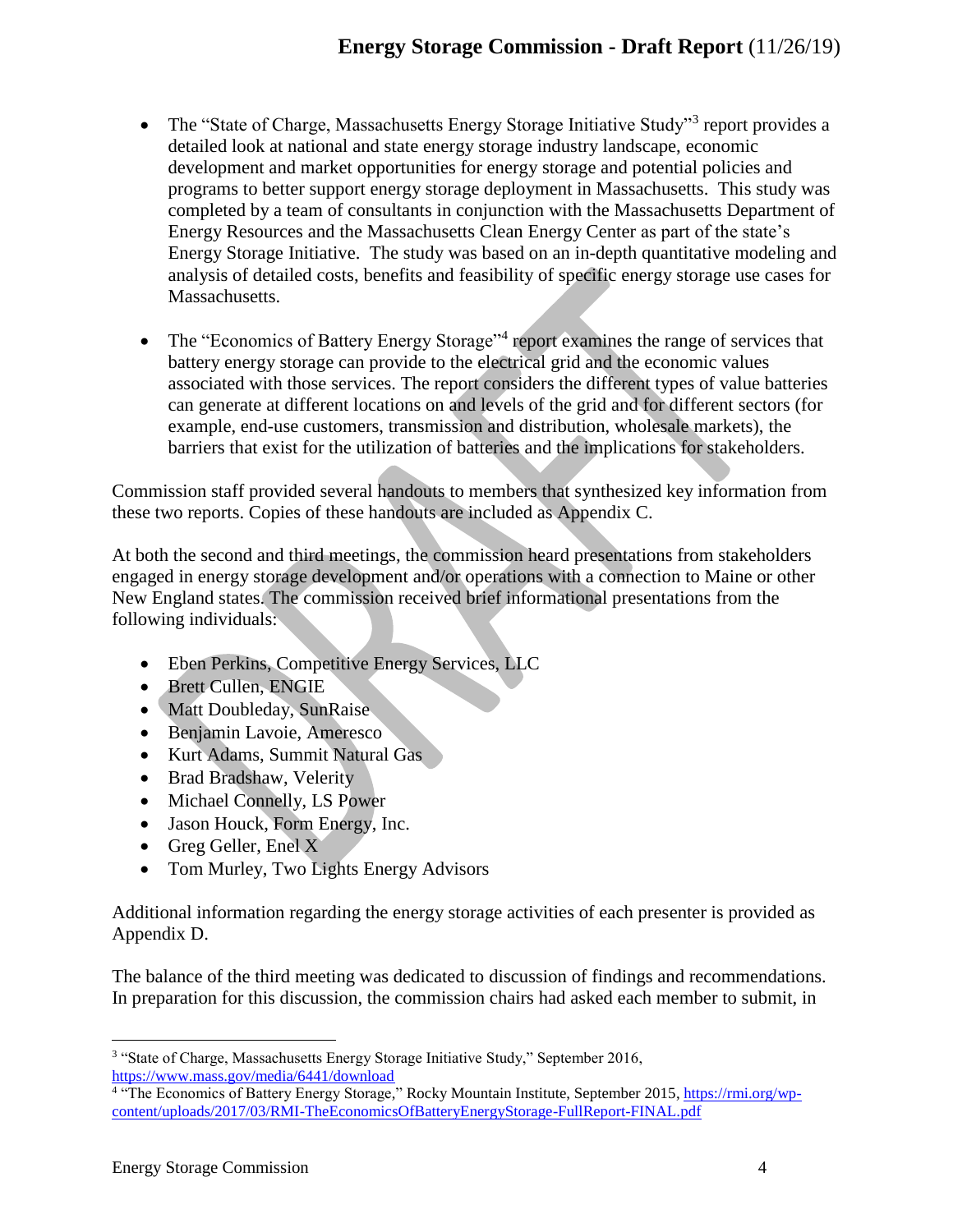advance, a list of up to three key findings, or takeaways, and up to three key recommendations they would like considered by the commission. Of the 14 commission members, 10 supplied input in response to this request. Based on these submissions, commission staff prepared summary documents organizing the input received for use at the third meeting; copies of these summary documents are provided in Appendix E. At the meeting, the commission members worked through the summary documents to identify priorities, clarify information, refine key points and develop a consensus on draft findings and recommendations to be included in the report.

At its fourth and final meeting on December 2, 2019, the commission reviewed and finalized its draft report.

# **III. Commission Findings**

To develop its findings, the commission solicited input from individual members on their key findings, or takeaways, from material presented to and reviewed by the commission. As noted above, members were each asked to submit up to three key findings for consideration which were then compiled by staff and organized by common elements. In this process six overarching findings emerged, each with multiple specific supporting findings submitted by members (see Appendix E). After careful review and discussion of the individual submissions and the overarching findings identified, the commission unanimously agreed on the following four findings:

- 1. Energy storage has the potential to reduce costs and improve reliability.
- 2. Energy storage complements and supports renewable energy.
- 3. Energy storage technology is dynamic and evolving and presents cost-effective options.
- 4. Energy storage development may be inhibited by market barriers or a lack of clear regulatory signals.

### **1. Energy storage has the potential to reduce costs and improve reliability.**

The commission finds that energy storage offers potential to reduce electricity costs and to improve reliability of the electric transmission and distribution system.

The commission identified and discussed several key ways in which energy storage has the potential to reduce costs for electric ratepayers. Energy storage can shave demand peaks, which has the potential to reduce costs for individual customers and for all ratepayers. At the customer level, energy storage provides cost saving opportunities particularly for commercial and industrial (C&I) customers who pay demand charges. For these customers, behind-the-meter energy storage offers the opportunity to manage peak demand by using stored energy during peak periods thereby reducing their need to purchase energy. Energy storage allows a customer to use electricity from the grid with less variation, reducing any dramatic peaks in load from the grid that a C&I customer may have depending on the nature of their business's energy needs. In a scenario with time-differentiated rates for energy supply, energy storage also allows C&I customers to store energy during time periods with lower rates and use that energy during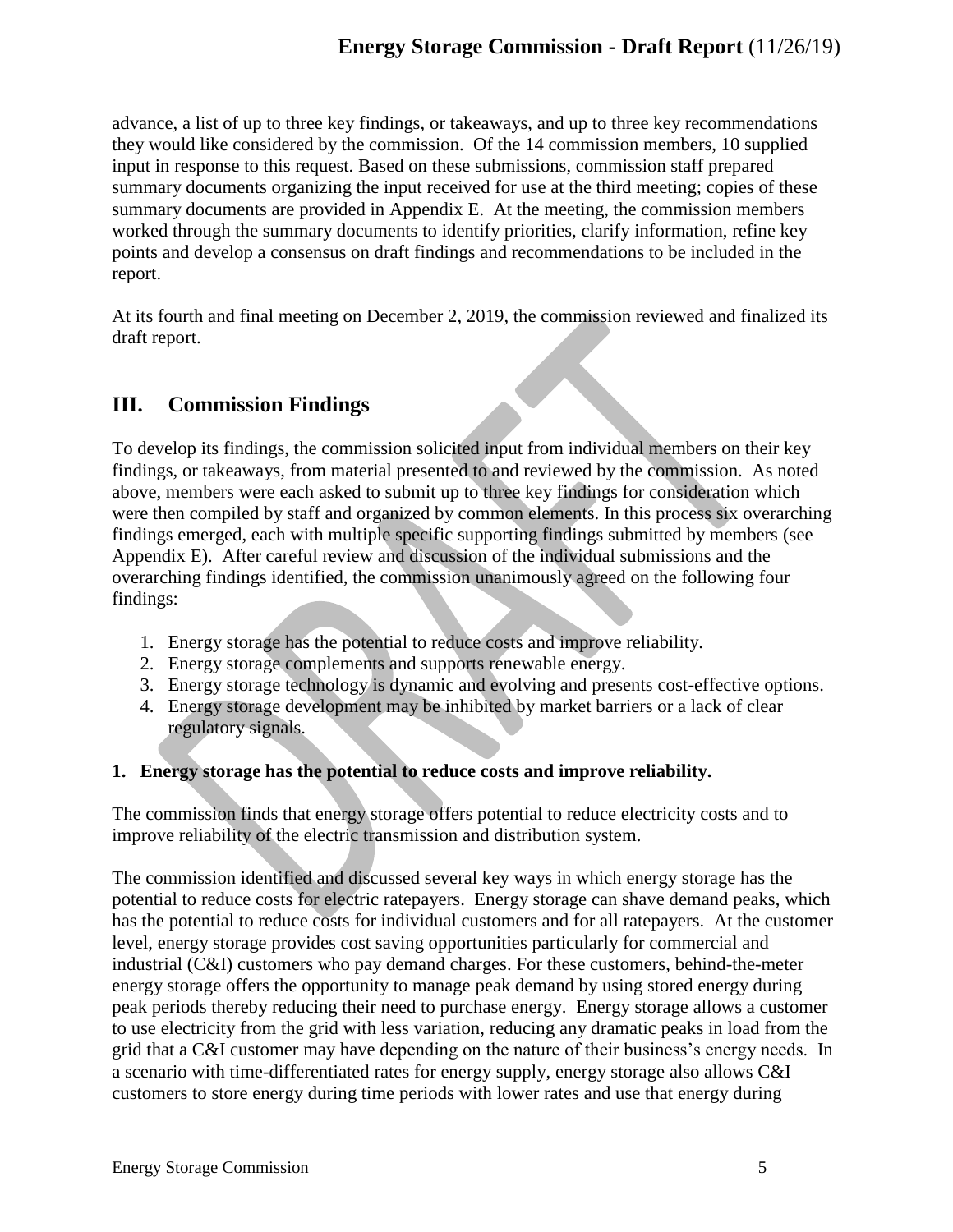periods when rates are higher, which could also result in a reduction of charges paid for that energy.

Energy storage also provides the opportunity to reduce system peak demand. This is important because the overall system of generation, transmission and distribution infrastructure needs to be sized to serve the highest peak usage. A system sized to meet these short peak periods results in inefficiencies and the underutilization of assets at the expense of ratepayers. Energy storage can be used to meet system requirements at times of peak electricity consumption by discharging energy stored during non-peak periods, instead of using generation assets. This can eliminate the need to use "peaker" generation plants (often natural gas plants) to meet peak demand, which usually occurs during periods of high electric and fuel prices and which results in greenhouse gas emissions. The usage of storage during these peak usage periods also could delay or defer the need to invest in new capacity, as well as delay, defer or reduce the need for upgrades to transmission and distribution systems. A well-planned electrical system that incorporates energy storage in an effective manner has the potential to reduce costs to ratepayers as it shifts away from the need to build expensive facilities to meet these peak periods.

In addition to the potential for cost savings, the commission also finds that energy storage can improve grid reliability, which is measured by the percent of time the grid is "available and functional".<sup>5</sup> Well-placed and planned deployment of energy storage can both increase the efficiency of the electrical grid and make it less susceptible to disruptions. <sup>6</sup> Energy storage can provide several distinct services that directly impact grid reliability, including: frequency regulation, voltage regulation, spinning and non-spinning reserves and black start asset services (see Appendix C). As discussed in conjunction with the commission's review of "State of Charge, Massachusetts Energy Storage Initiative Study"<sup>7</sup> energy storage can help in the management of power flows and alleviate reliability issues caused by reverse power flows<sup>8</sup> when located at substations. In California, where over 1.3 gigawatts of energy storage will be deployed by 2020, it has been found that energy storage is a "key reliability tool that is used to support a changing and more dynamic grid. In many cases, it is faster to implement than generation facilities and it can be more cost effective than alternative reliability solutions." On numerous occasions, the commission noted that it is important for Maine to look to the lessons learned from other states as it moves forward on energy storage policy.

<https://www.mass.gov/media/6441/download>

<sup>&</sup>lt;sup>5</sup> Susser, Jonathan. "Understanding and Managing Grid Reliability and Resiliency," July 25, 2018. https://www.advancedenergy.org/2018/07/25/gridreliabilityandresiliency/

<sup>&</sup>lt;sup>6</sup> Electricity Advisory Committee. "Securing the 21st–Century Grid: The Potential Role of Storage in Providing Resilience, Reliability, and Security Services, Recommendations for the U.S. Department of Energy." June 25, 2018. [https://www.energy.gov/sites/prod/files/2018/06/f53/EAC\\_Role%20of%20Storage%20in%20](https://www.energy.gov/sites/prod/files/2018/06/f53/EAC_Role%20of%20Storage%20in%20Providing%20Resilience%20Reliability%20Security%20Services%20%28June%202018%29_0.pdf) [Providing%20Resilience%20Reliability%20Security%20Services%20%28June%202018%29\\_0.pdf](https://www.energy.gov/sites/prod/files/2018/06/f53/EAC_Role%20of%20Storage%20in%20Providing%20Resilience%20Reliability%20Security%20Services%20%28June%202018%29_0.pdf) <sup>7</sup> "State of Charge, Massachusetts Energy Storage Initiative Study," September 2016,

<sup>&</sup>lt;sup>8</sup> Reverse power flow or backfeeding is a flow of electrical energy in the reverse direction from its normal flow. For example, reverse power flow may occur when there is an excess of solar power flowing from a solar generator into the grid.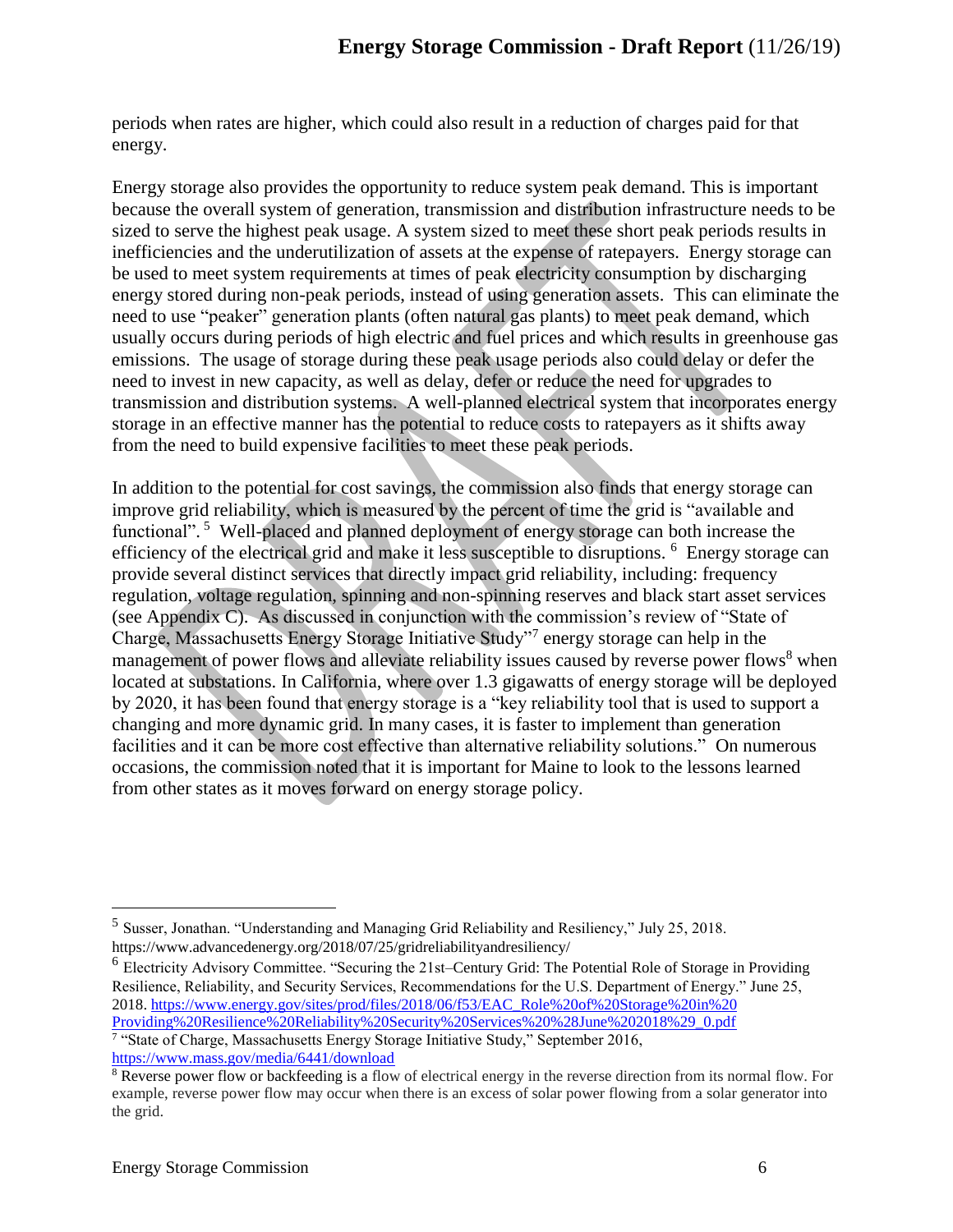#### **2. Energy storage complements and supports renewable energy.**

The commission finds that the deployment of energy storage complements and supports renewable energy generation resources. Maine law makes a clear commitment to encouraging renewable energy as a source of electricity:

**1. Policy.** In order to ensure an adequate and reliable supply of electricity for Maine residents and to encourage the use of renewable, efficient and indigenous resources, it is the policy of this State to encourage the generation of electricity from renewable and efficient sources and to diversify electricity production on which residents of this State rely in a manner consistent with this section. (35-A MRSA, section 3210, subsection 1)

During the First Session of the  $129<sup>th</sup>$  Legislation, the state's commitment to renewable energy was strengthened through several laws. Under Public Law 2019, chapter 477, the following goals were enacted:

**1-A. State goals for consumption of electricity from renewable resources.** The State's goals for increasing consumption of electricity in the State that comes from renewable resources are as follows:

A. By January 1, 2030, 80% of retail sales electricity in the State will come from renewable resources; and

B. By January 1, 2050, 100% of retail sales electricity in the State will come from renewable resources.

(35-A MRSA, section 3210, subsection 1-A)

In addition, Public Law 2019, chapter 477 requires the procurement of new renewable generation resources and Public Law 2019, chapter 478 requires the procurement of distributed generation resources defined as generation facilities with a nameplate capacity of less than five megawatts that uses renewable fuel or technology. With these additional commitments to renewable energy, there is a key opportunity for energy storage.

Energy storage can play an important supporting role for renewable resources and address certain limitations of these resources. In particular, while renewable energy has many benefits, certain renewable resources have intermittent production and this is where storage can be of great value. For example, renewable energy generated from solar or wind is only produced when there is sun shining or wind blowing, respectively. Energy storage can be used to store excess power generated during periods with sun and wind availability. During periods of time when the sun or wind is not available, energy storage can be used to address that gap by discharging stored energy. Longer duration energy storage, as it becomes available, offers the potential to increase deployment of certain types of renewable energy such as wind. For example, in times of consistent wind and low-electricity demand, that excess energy produced from wind is lost. If there is longer duration energy storage available, that excess energy can be captured, making the renewable energy more valuable and efficient. As the penetration of intermittent renewable generation resources increases in the state, the need to address intermittency through system flexibility increases.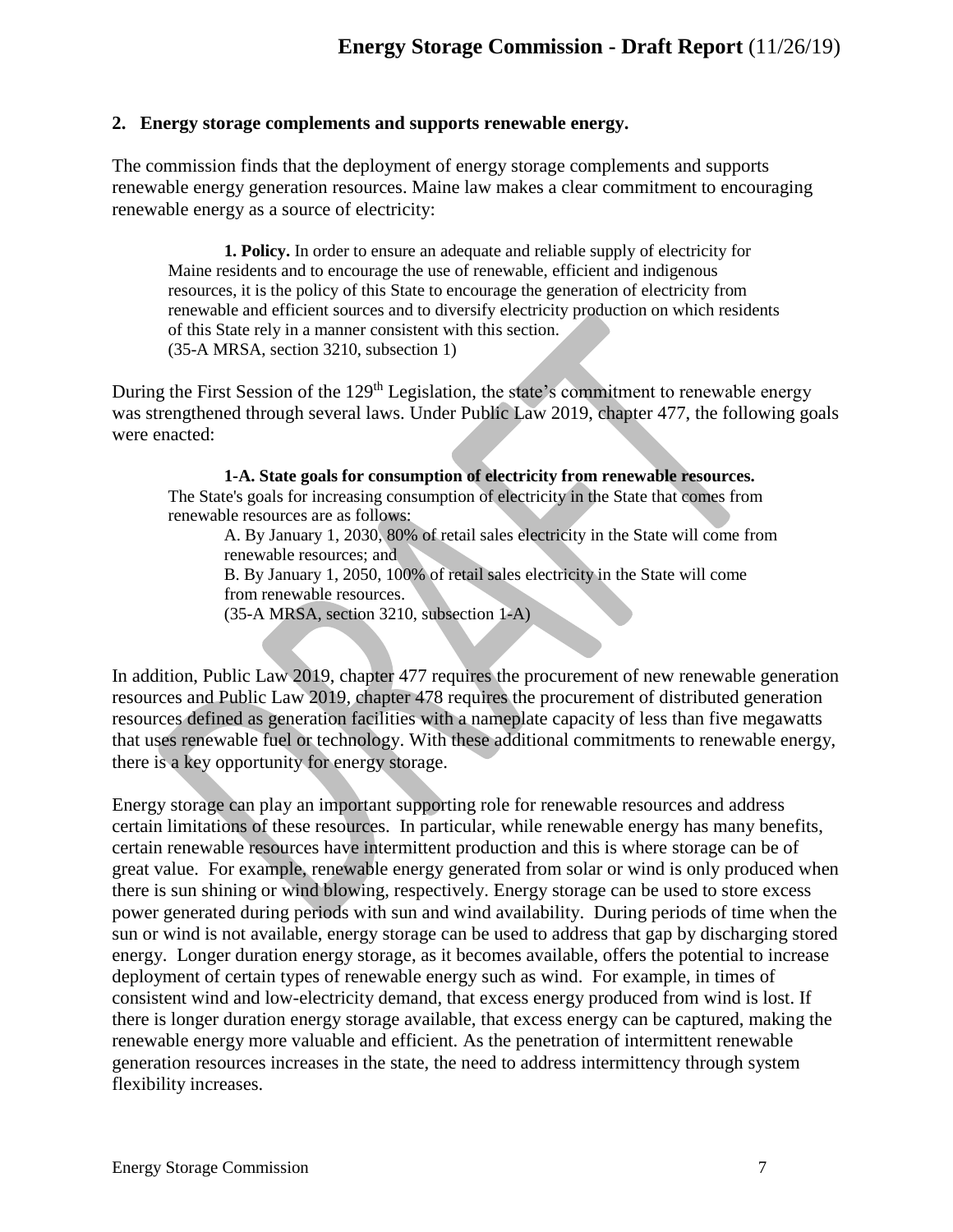#### **3. Energy storage technology is dynamic and evolving and presents cost-effective options.**

During the study process, the commission reviewed the classification of energy storage technologies (See Appendix C) and discussed how the advantages and applications of energy storage can vary by technology type, size and location. For example, long-duration storage such as pumped hydropower may be complementary to short-duration advanced storage technologies given differing capabilities and grid requirements. Over the course of its discussions, the commission expressed numerous times that Maine needs remain technology neutral when developing energy storage policy. Any policy developed related to energy storage should not just focus on a singular technology, but rather should be flexible to realize the benefits that differing technologies can provide to address differing needs.

From the presentations made by energy storage stakeholders (see Appendix D), it became clear that energy storage options and technologies are ever evolving and what may seem ideal today may be replaced any time by an option that addresses a need in a more effective and efficient manner in the future. Commission members expressed that they do not want to miss out on opportunities to maximize storage benefits because policy was too narrowly crafted. Members also discussed the importance of considering behind-the-meter storage solutions as these solutions also generate socialized benefits.

The commission also learned through its study, especially from the presentation provided by Jeremy Twitchell of the Pacific Northwest National Laboratory, that storage technology costs are declining and that storage is cost-effective in many applications. As more entities deploy storage technology the experiences learned can provide a greater understanding of storage technology benefits and inform opportunities for cost-effective storage technology solutions in Maine.

### **4. Energy storage development may be inhibited by market barriers or a lack of clear regulatory signals.**

The commission identified that there may still be some barriers to the deployment of energy storage in Maine. While some of these challenges can be addressed at the state level, others will require coordinating with other states in the region to try to affect change.

At the state level, the commission discussed whether Maine law provides clear direction regarding whether an investor-owned transmission and distribution utility (IOU) could own, or have a financial interest in an energy storage facility. In current law, 35-A MRSA section 3204, subsection 6 "allows an investor-owned transmission and distribution utility to own, have a financial interest in or otherwise control generation and generation-related assets "only "to the extent that the commission finds that ownership, interest or control is necessary for the utility to perform its obligations as a transmission and distribution utility in an efficient manner." This provision does not provide clarity on the instances in which an IOU could have any interest in energy storage. While IOU's understand they can earn revenue from traditional transmission and distribution projects, it is not at all clear when they can earn revenue on energy storage projects and this lack of clarity provides a disincentive for the IOU to look at alternatives to transmission and distribution projects.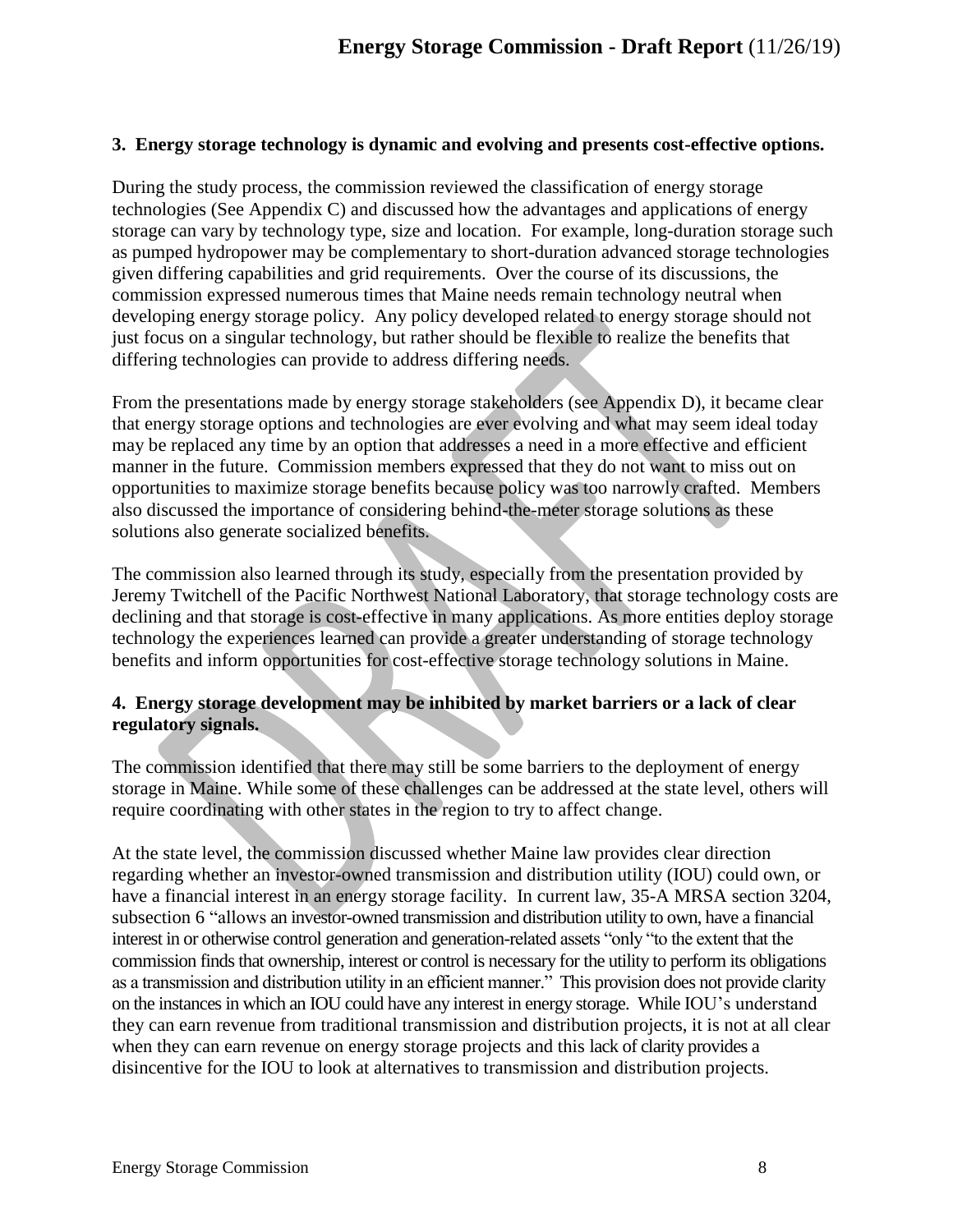At the regional level, the commission discussed the current role for energy storage in the markets operated by ISO-NE. As stated in the "State of Charge" report for energy storage development to grow clear rules need to be in place at ISO-NE to enable full participation of energy storage projects in the wholesale markets.<sup>9</sup> The commission noted that ISO-NE markets accommodate energy storage but do not fully value energy storage capabilities. Furthermore, the markets that energy storage can participate in are not large enough to incent significant new energy storage deployment and ISO-NE system planning and modeling cannot currently accommodate all market functions. Whether behind-the-meter or on a larger scale, in order for people to invest in storage that will provide system benefits to all ratepayers, an investor needs to be monetarily compensated for the value the storage project is providing to the system since they are bearing all of the costs.

In moving forward, Maine does not need to reinvent the wheel. There are many other states Maine can look to, especially those in the New England region, for ways in which to encourage storage in a manner that will benefit all ratepayers. The important thing is that the state needs to start to act quickly so we do not lose pace and fall behind in the New England market.

# **IV. Recommendations**

As highlighted in section III of this report, the commission observed that energy storage has the potential to play an important and valuable role in Maine's energy future through it's potential to increase grid reliability, reduce inefficiencies, complement renewable energy generation especially as its deployment grows, and create cost savings for electric ratepayers. Based on available research and information presented by experts in the field, the commission has identified several initial steps the State can take without delay to advance energy storage in the state. The commission also recognizes that to move beyond these first steps to create and implement a longer-term plan for state energy storage policy requires additional investigation. The remainder of this section outlines the commission's recommendations, including specific short-term actions as well as targeted research and analysis to map out the long-term path forward for energy storage development and policy in the State. The recommendations are as follows:

- 1. Establish state targets for energy storage development
- 2. Encourage energy storage paired with renewable and distributed generation resources
- 3. Advance energy storage as an energy efficiency resource
- 4. Clarify utility ownership of energy storage
- 5. Address electricity rate design issues relating to time-of-use
- 6. Advocate for energy storage consideration in regional wholesale markets
- 7. Conduct an in-depth Maine-specific analysis of energy storage costs, benefits and opportunities

 $\overline{a}$ <sup>9</sup> "State of Charge, Massachusetts Energy Storage Initiative Study," September 2016, <https://www.mass.gov/media/6441/download>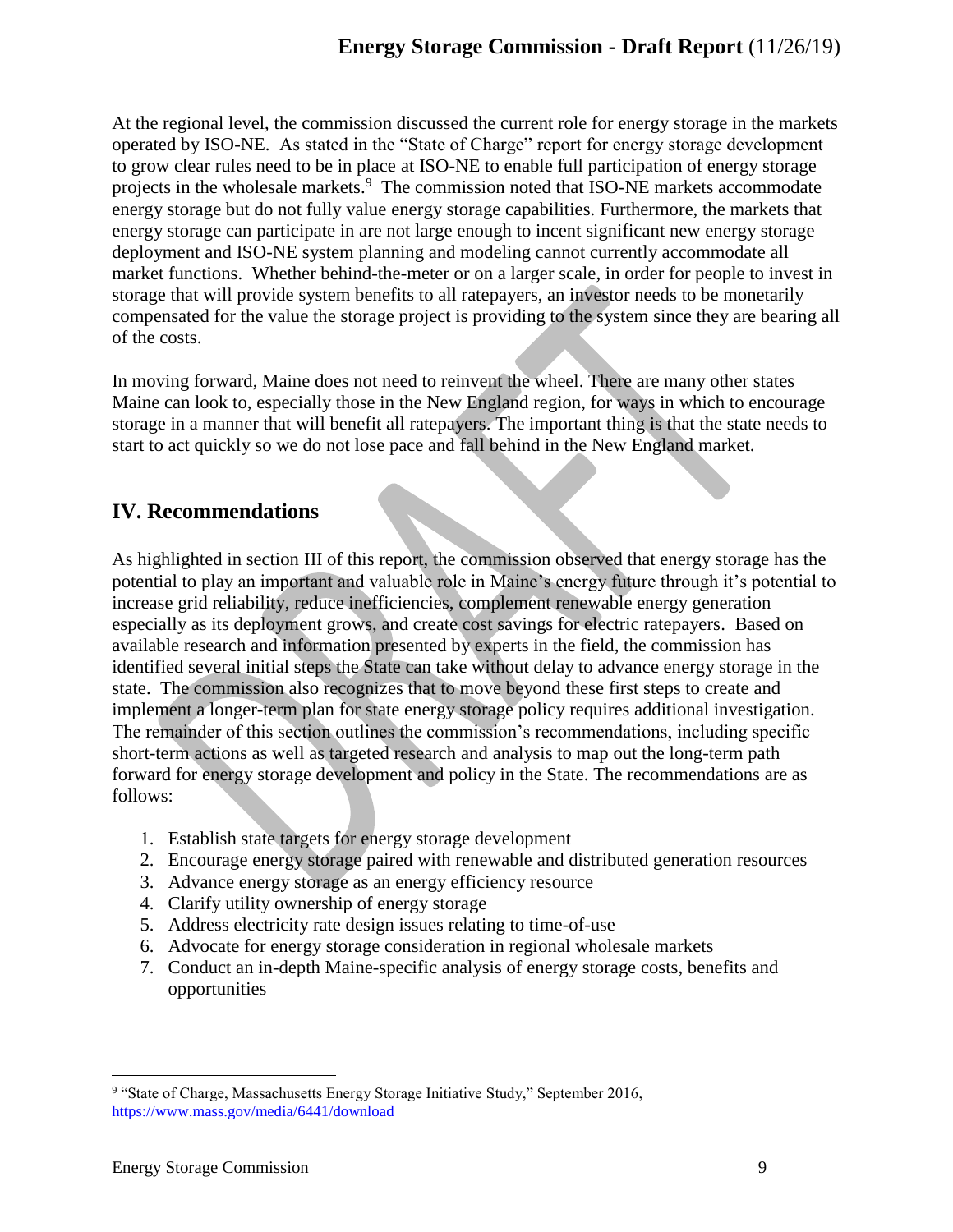The commission recommends that all energy storage policy efforts, as well as analysis conducted to inform future policy, include careful consideration of the needs of low-income populations and strategies to ensure low-income households and communities in the State have access to the benefits of energy storage.

### **1. Establish Targets for Energy Storage Development**

The commission recommends that the State set a short-term target for the development of energy storage capacity and develop longer term goals based on further research and analysis. In the short-term, the commission recommends establishing a State goal of reaching 100 megawatts (MW) of energy storage capacity available in the State by the end of 2025. This is specified as a goal not a mandate; it does not require any particular action or procurement activity by the State. By creating a goal of 100 MW of available storage capacity by 2025, the commission's intent is to signal the State's recognition of the value and benefits that strategic investment in energy storage can provide to energy consumers and the electrical grid. The commission selected 100 MW by 2025 as a modest initial target to encourage investment and development activity. In developing this target, the commission considered energy storage targets established by other states, which are summarized in Table 1. The commission recommends that the Governor's Energy Office developed and propose future targets as part of the in-depth energy storage study outlined in recommendation 7.

| 1 avit 1<br>$0$ and $n$ and $n \leq y$<br>$0.01450$ $1.41500$ |               |                     |                    |             |
|---------------------------------------------------------------|---------------|---------------------|--------------------|-------------|
|                                                               | <b>State</b>  | <b>Target Level</b> | <b>Target Date</b> | <b>Type</b> |
|                                                               | Arizona       | 3,000 MW            | 2030               | Goal        |
|                                                               | Massachusetts | 200 MWh             | 2020               | Goal        |
|                                                               |               | 1,000 MWh           | 2025               |             |
|                                                               | New York      | 1,500 MW            | 2025               | Goal        |
|                                                               |               | 3,000 MW            | 2030               |             |
|                                                               | New Jersey    | 600 MW              | 2021               | Goal        |
|                                                               |               | 2,000 MW            | 2030               |             |
|                                                               | California    | 1,325 MW            | 2024               | Requirement |

**Table 1 – Statewide Energy Storage Targets<sup>10</sup>**

## **2. Encourage Energy Storage in Renewable Energy Procurement**

To realize the benefits energy storage can provide in conjunction with renewable energy generation, the commission recommends that the State enhance opportunities for energy storage under the long-term contracts (procurements) for renewable resources and distributed generation (DG) resources required by recent legislation. In 2019, the State enacted two laws which explicitly allow for energy storage paired with generation to participate in certain resource procurements administered by the PUC. First, "An Act to Reform Maine's Renewable Portfolio Standard" (Public Law 2019, chapter 477) includes requirements for procurements of new renewable generation resources and specifically allows grid-connected energy storage systems paired as a complementary resource with a renewable generation resource to participate in the

 $\overline{a}$ <sup>10</sup> Source:<https://www.eesi.org/papers/view/energy-storage-2019>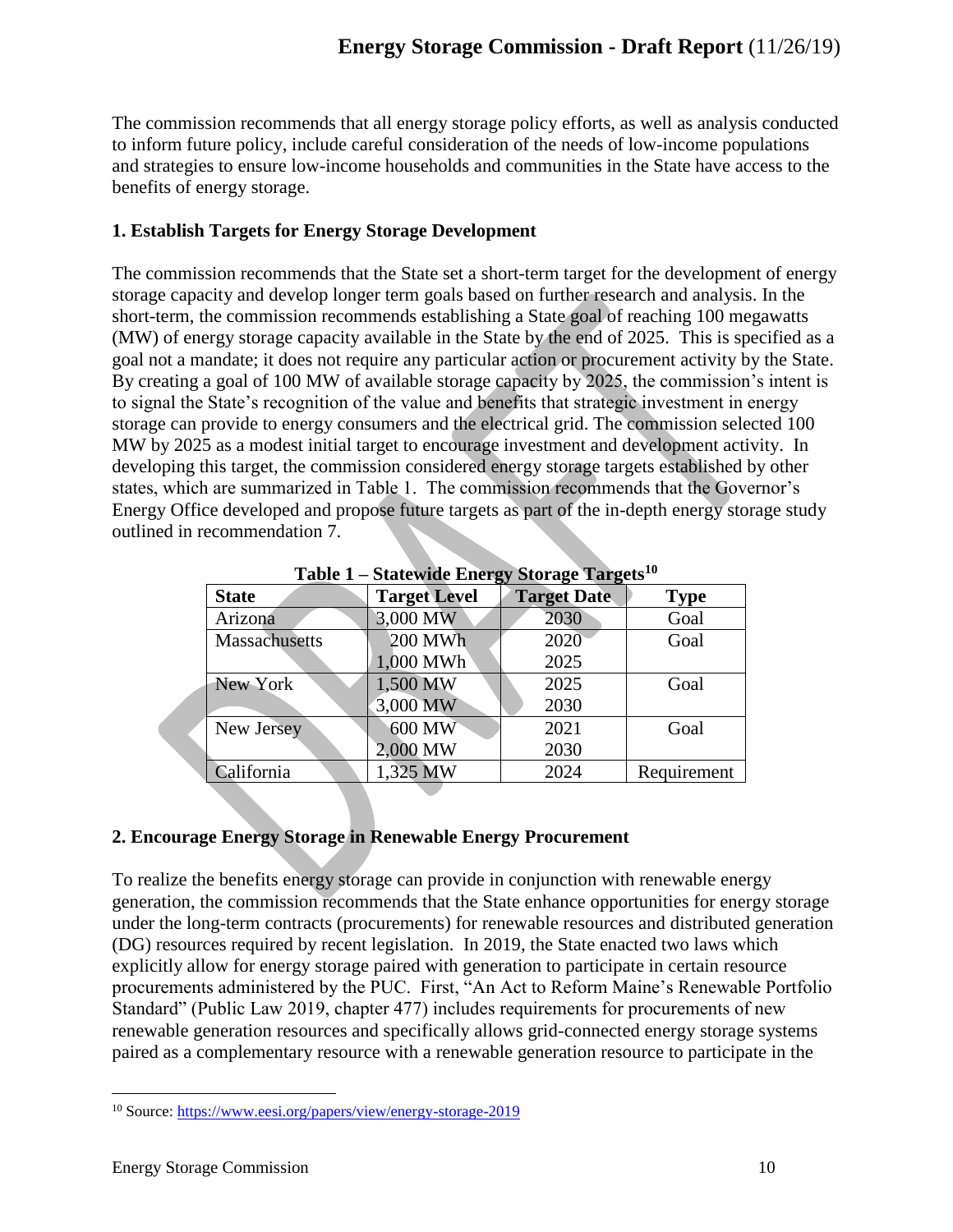procurement under certain conditions.<sup>11</sup> Second, "An Act to Promote Solar Energy Projects and Distributed Generation Resources" (Public Law 2019, chapter 478), requires procurements of shared DG resources (output owned by or allocated to subscribers) and commercial/institutional DG resources. This law authorizes, but does not require, the PUC to establish incentives in the DG procurements which may include incentives to support DG resources paired with energy storage.

The commission recommends the State take the next step beyond allowing storage paired with renewable generation in these procurements and create an incentive for energy storage paired with renewables. Specifically, the commission recommends:

- Providing an adder for energy storage in procurements of new renewable generation resources under 35-A MRSA section 3210-G and of DG resources under 35-A MRSA, chapter 34-C in the contract price when: (a) the generation resource is paired with energy storage and (b) the bidder demonstrates that the paired storage alleviates congestion on the transmission or distribution system or provides some other demonstrated benefit to grid reliability, grid resiliency or electricity ratepayers.
- Requiring the PUC to determine the specific value (or formula) along with eligibility criteria for this "adder" through a rulemaking or other appropriate PUC proceeding conducted for this purpose.

# **3. Advance Energy Storage as an Energy Efficiency Resource**

The role of energy storage in peak demand reduction provides a direct link between energy storage and the work of the Efficiency Maine Trust. Current law specifically directs EMT to advance the goal of reducing peak demand (35-A MRSA section 10104) and to consider programs that reduce electricity costs for all consumers through peak demand reduction (35-A MRSA section 10110, subsection 2 paragraph A, subparagraph 4). Energy storage provides a mechanism to reduce peak demand by storing energy during off-peak periods and discharging stored energy during peak periods thereby reducing demand on the grid during the peak period; this is often referred to as peak shaving or peak shifting.

To ensure that EMT is empowered to pursue energy storage initiatives, the commission recommends that the Legislature provide additional clarity in law and specific policy directives to EMT regarding energy storage. In particular, to solidify and clarify the role of EMT with respect to energy storage and energy efficiency, the commission recommends:

• Amending the laws governing the Efficiency Maine Trust (Title 35-A chapter 97) to ensure that the Trust's authority explicitly and affirmatively includes energy storage, by adding direct references to energy storage in relevant sections of statute, including definitions; and

 $11$  To participate storage must be co-located with the generation or located separately from the generation provided that the PUC finds the inclusion of the energy storage system would result in a reduction in greenhouse gas emissions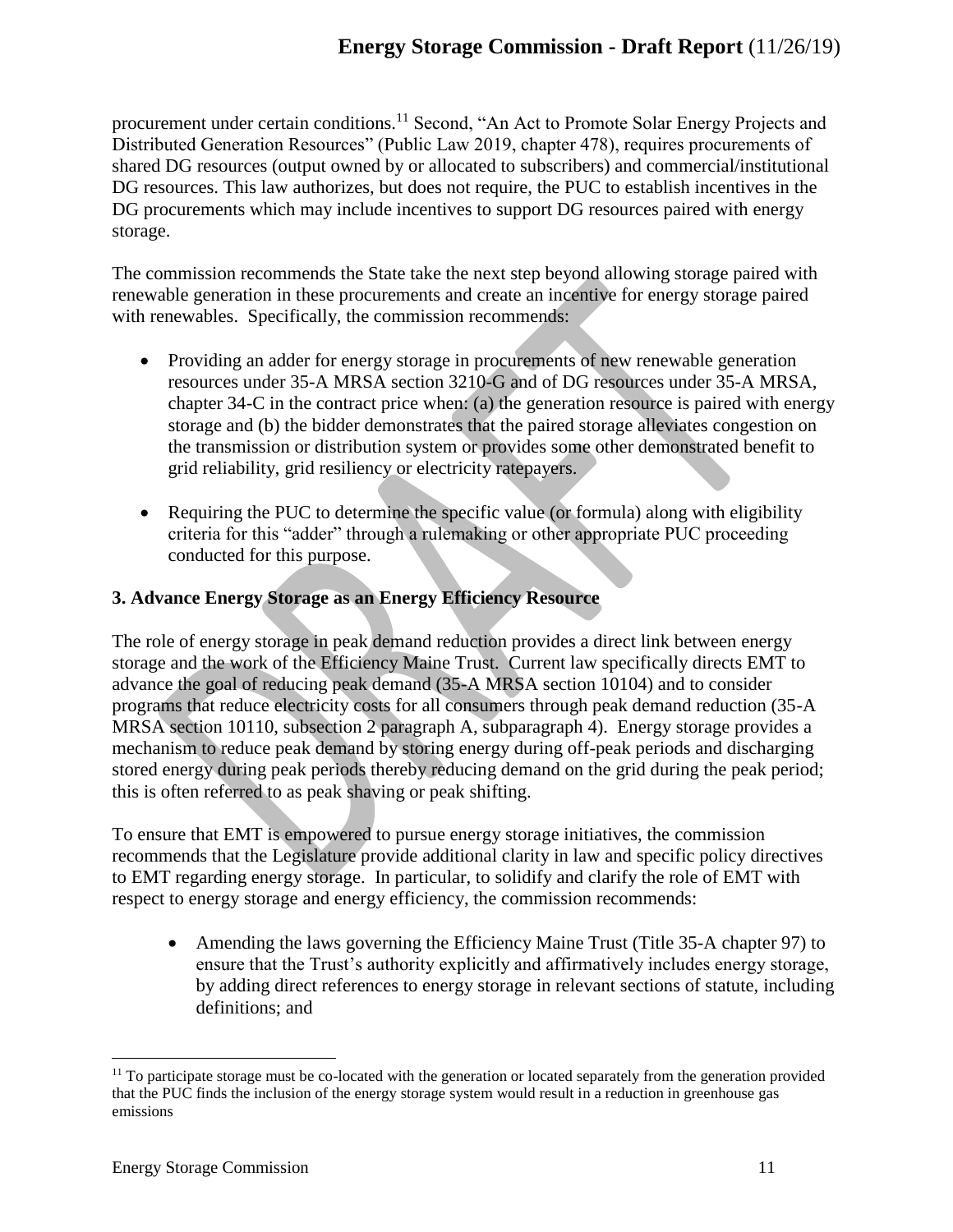- Directing the Efficiency Maine Trust to develop opportunities through its programs and initiatives to use energy storage to reduce peak electricity demand. In developing storage programs, the commission recommends that the Trust consider:
	- o Bring-your-own-device (BYOD) programs in which customer-owned and customer-sited battery storage is aggregated and performance incentives are provided for reducing load at times of system peak;
	- o Rebate programs for residential storage paired with renewable energy;
	- o Customer education initiatives regarding demand management and energy storage, including education targeted to low-income and rural areas; and
	- o Enhancing the existing Innovation Pilot Program to advance innovation in storage applications.

### **4. Clarify Utility Ownership of Energy Storage**

The commission has identified a need for increased clarity regarding ownership and dispatch of energy storage resources by investor-owned transmission and distribution utilities. Current law provides that the PUC may allow an investor-owned transmission and distribution utility to own generation-related assets to the extent that the commission finds it is necessary for the utility to perform its obligations in an efficient manner (35-A MRSA section 3204, subsection 6). From the perspective of utilities, this language and its interpretation by the PUC results in a degree of uncertainty that creates a barrier to investment. The commission is interested in having the PUC carefully examine and evaluate whether and how transmission and distribution utilities could participate in energy storage with appropriate "guardrails" to ensure that private developers as well as electricity consumers are not disadvantaged.

Specifically, the commission recommends directing the PUC to open a docket to examine issues related to the ownership and operation of energy storage by transmission and distribution utilities including consideration of:

- Cost implications for electricity ratepayers;
- Implications for the private market for storage development, construction and operation; and
- Potential benefits of utilities installing energy storage at or near utility substations to address transmission congestion issues

### **5. Address Rate Design and Energy Storage**

To harness the value offered by energy storage and concurrently address limitations in current electricity rate structures, the commission recommends the PUC investigate and, where appropriate, implement rate designs that account for variation in the cost components of electricity as the load (or demand) on the electricity system fluctuates. Even in the absence of energy storage, time differentiated electricity rates can provide valuable signals to energy consumers about the cost of energy at different times and encourage consumer to adjust consumption to periods of lower demand, providing benefits to the overall system. Time differentiated rates also create incentives for energy storage to shift demand away from high cost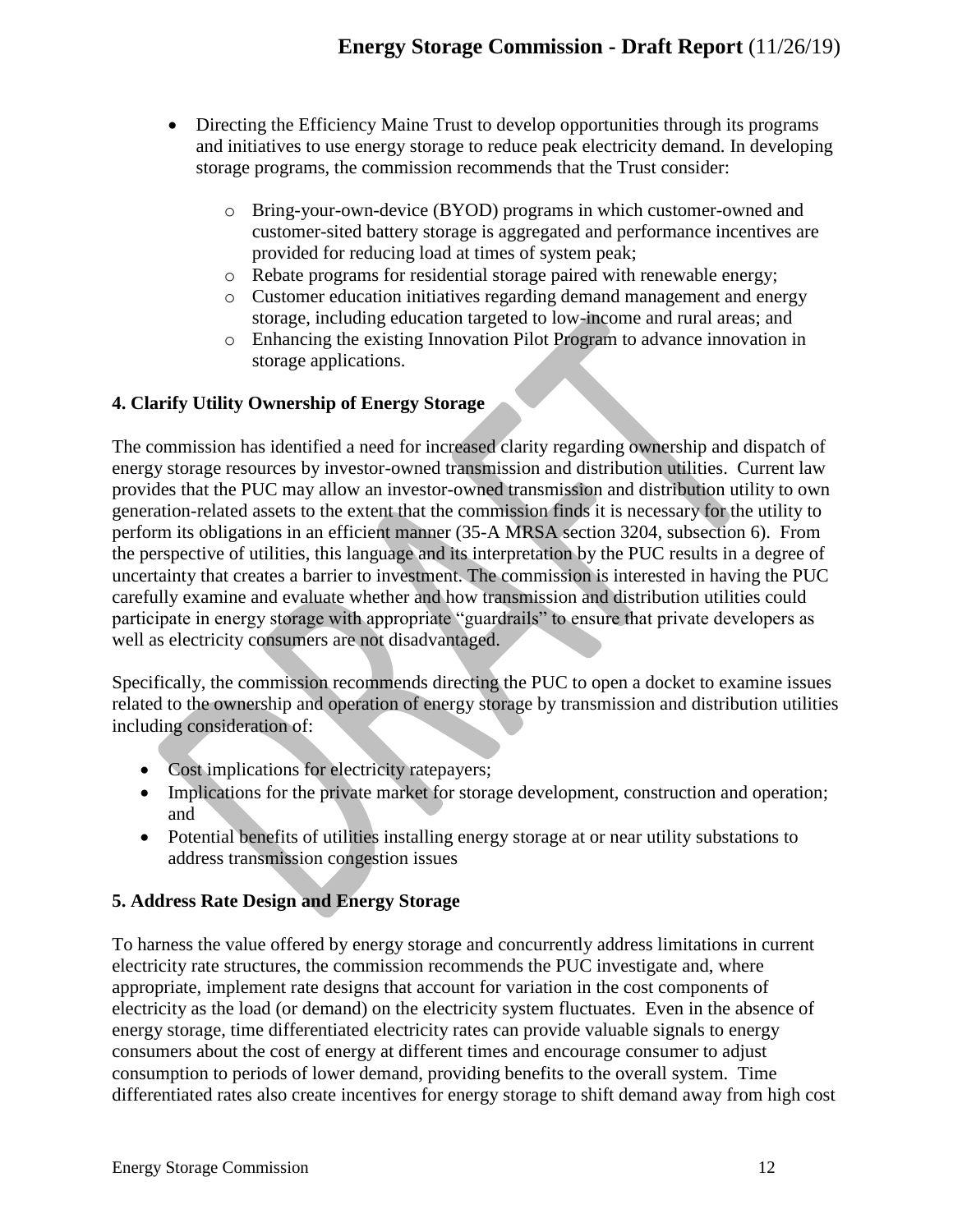peak periods. Energy storage increases the value of time differentiated rates by creating the opportunity to bank excess generation (supply) during non-peak periods when prices are lower and discharge that energy for consumption during peak periods when prices are high. The commission recommends that the PUC take the following specific steps to address rate design:

- Open a docket to investigate opportunities to modernize electricity rate design through time-of-use, or other time-differentiated rates, that send appropriate price signals and incentives to consumers to reduce demand during peak periods.
- Develop and implement a pilot program to test and evaluate time-of-use rates in conjunction with energy storage; and
- Develop and implement a schedule for regular review and update of electricity rate designs and ensure that the review include consideration of time differentiated rates.

# **6. Advocate for Energy Storage in the Regional Energy Markets**

Given the potential value and range of services that energy storage can provide at the wholesale market level, the commission recommends that the State take steps to ensure that ISO-NE continues to address and integrate energy storage in wholesale markets. The commission recognizes that the ISO-NE wholesale markets and associated market rules provide some avenues for energy storage to participate. As these markets continue to evolve, the commission wants to ensure that ISO-NE considers, and values, the full range of energy storage in regional system planning and market development. As the regional transmission operator, ISO-NE is uniquely positioned to create wholesale market opportunities to realize the potential of energy storage, particularly with respect to certain aspects of grid operation and performance, including but not limited to frequency and voltage regulation, spinning and non-spinning reserves and restoring generation during grid outages (known as black start assets).

While Maine alone cannot change the ISO-NE rules, it can provide the ISO-NE with signals that change needs to occur. The commission recommends that the PUC, Governor's Energy Office (GEO) and other state agencies as appropriate seek opportunities to advocate for consideration of energy storage opportunities by ISO-New England in regional market planning and design. These opportunities may include direct intervention as well as engagement with ISO-NE through regional organizations, such as the New England States Council on Energy (NESCOE) and the New England Conference of Public Utility Commissioners (NECPUC). The commission highlights the following issues for the PUC and GEO to raise in efforts to advance energy storage issues at the regional level:

- Addressing variation in locational value of new grid-scale energy storage, for example in relation to transmission-constrained areas and renewable energy generation; and
- Creating market opportunities for the full range of energy and reliability services that can be delivered by grid-scale energy storage. Examples could include establishing new market products for fast ramping and long-duration load following capabilities and expanding existing ancillary service markets including the Frequency Regulation market.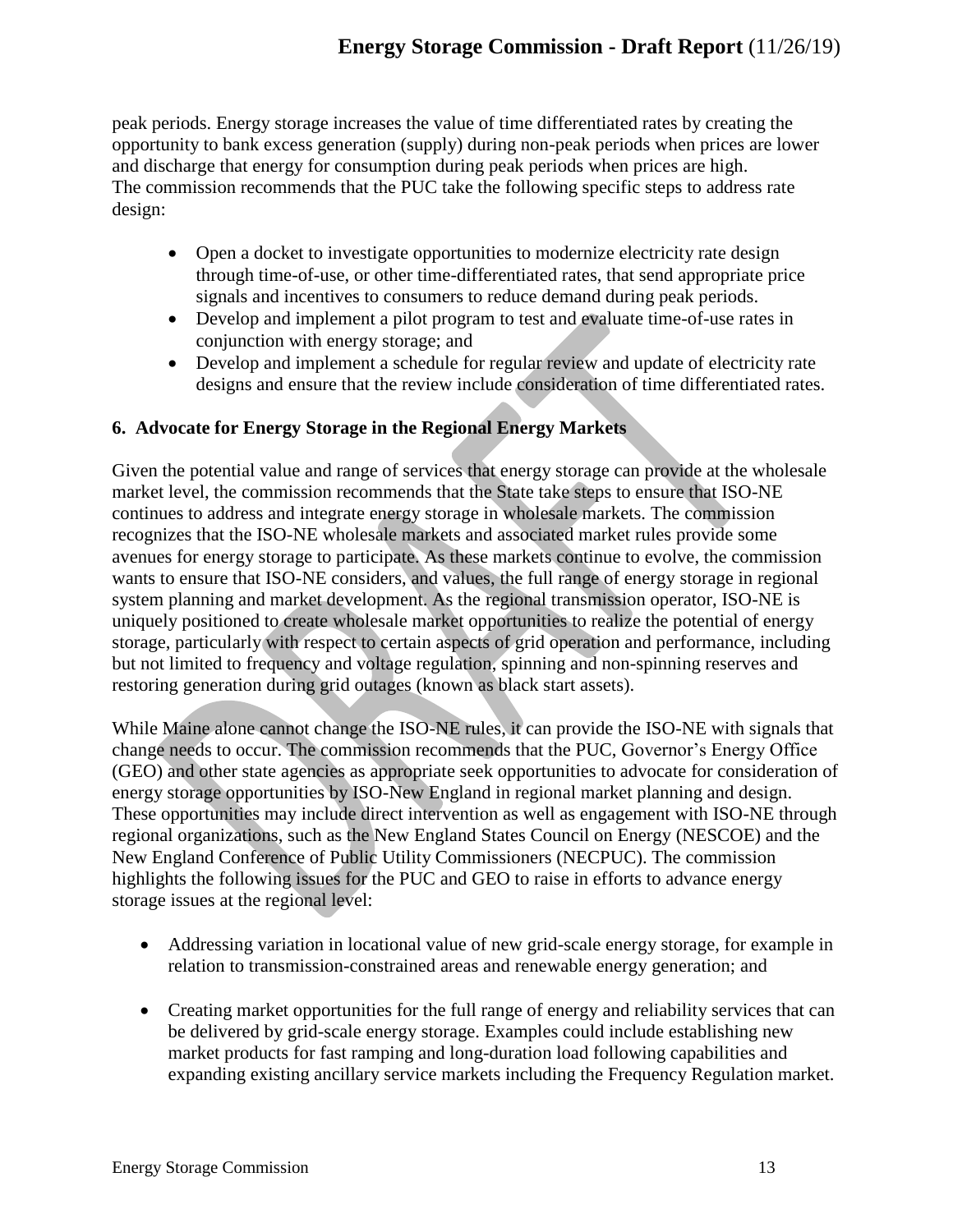### **7. Conduct In-depth Analysis of Energy Storage Costs, Benefits and Opportunities**

As an important complement to the preceding recommendations, the commission strongly recommends that the State, under the direction of the Governor's Energy Office, concurrently conduct a comprehensive analysis to evaluate and quantify the costs, benefits and opportunities for energy storage in the State and develop specific recommendations for future policy and program development. The preceding six recommendations offered by the commission outline critical first steps Maine can take in the energy storage arena based on existing research and analysis and experience of other states. To move beyond these first steps, the commission recognizes the need for Maine to conduct an in-depth, data driven study that includes quantitative modeling and analysis.

The commission recommends that the GEO be directed to conduct this study over a period of time that is determined to be sufficient to allow for the meaningful evaluation of data and information and deliver a report to the Legislature upon the conclusion of the study. To maximize the value and efficiency of this study initiative, the commission recommend that the study include:

- A review of existing state-specific energy storage studies, including but not limited to the Massachusetts State of Charge report (2016) and the Vermont Act 53 Report  $(2017)^{12}$ , and consultation with relevant staff and organizations in those States. This will ensure that Maine does not reinvent the wheel and capitalizes on lessons from similar efforts completed to date.
- Input from and involvement of the relevant state agencies including the PUC, the EMT, and the newly formed Climate Council and relevant subcommittees of that Council.
- Quantitative data analysis modeling of energy storage needs, opportunities and costbenefit analysis based on Maine-specific data, using existing energy storage modeling software available from reputable sources when possible and appropriate.<sup>13</sup>
- Comprehensive consideration of relevant issues including, but not limited to:
	- o Emerging storage technologies and technological developments;
	- o Access to energy storage for low-income households and communities;
	- o Impacts of energy storage on carbon emissions;
	- o Energy storage permitting and interconnection requirements;

 $\overline{a}$ <sup>12</sup> "Act 53 Report: A Report to the Vermont General Assembly on the Issue of Deploying Storage on the Vermont Electric Transmission and Distribution System" Vermont Department of Public Service (November 2017) <https://legislature.vermont.gov/assets/Legislative-Reports/Storage-Report-Final.pdf>

<sup>&</sup>lt;sup>13</sup> The commission recommends consideration of: Battery Storage Evaluation Tool available from the U.S. Department of Energy, Pacific Northwest National Laboratory and the Storage Value Estimation Tool (Storage VET) available from the Electric Power Research Institute.